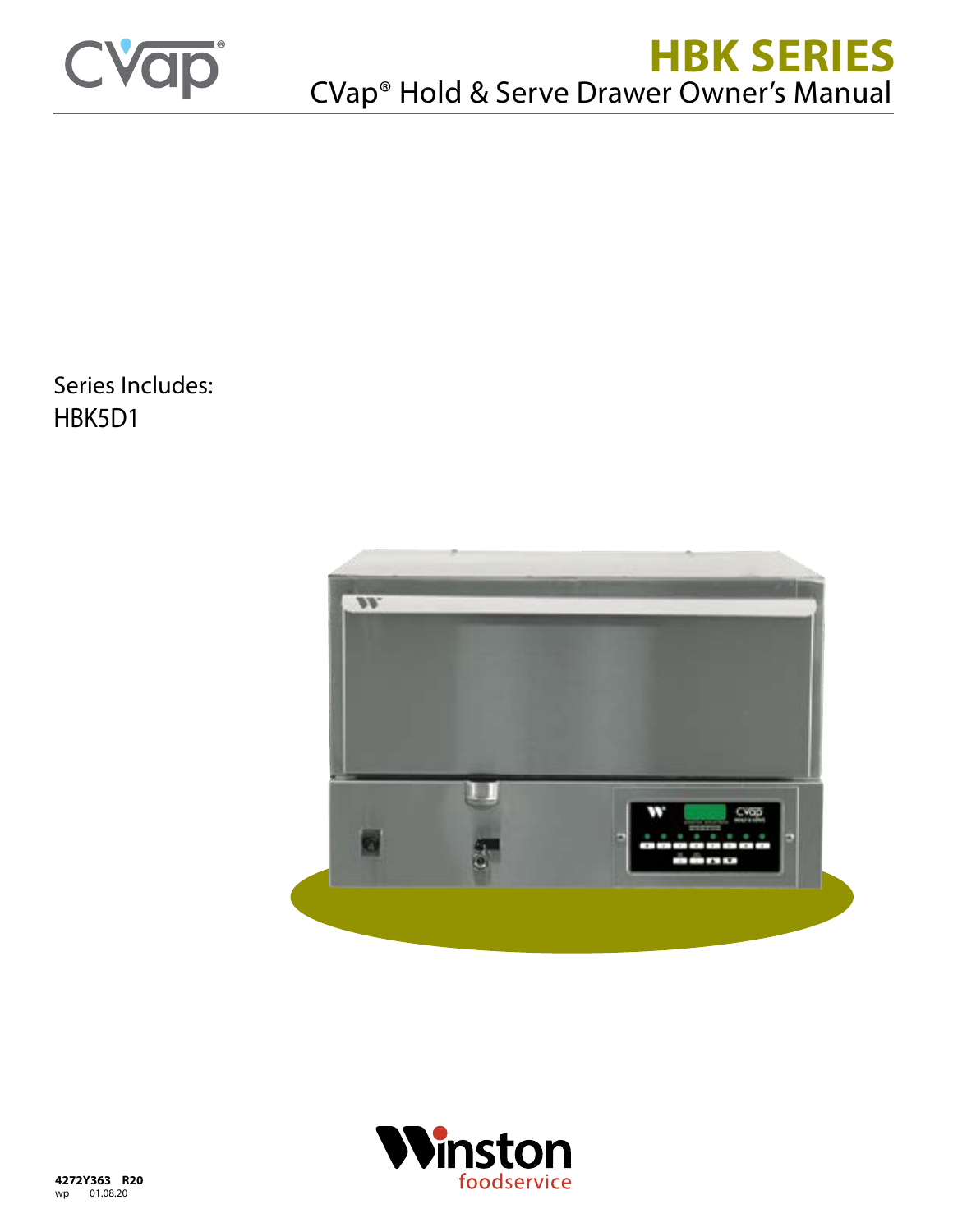# **<sup>2</sup> HOLD & SERVE DRAWER HOLD & SERVE DRAWER <sup>3</sup>**



companies.

## **WELCOME**

If you have questions about your CVap equipment, please contact your corporate office, local distributor, or Winston's Customer Care Center via the contact info below.

## **CONTACT INFORMATION:**

Because this equipment utilizes high voltage, it should only be installed and serviced by a licensed electrician or trained servicer. Attempting to install or service the equipment yourself could result in serious, potentially fatal injuries.

[www.winstonfoodservice.com](https://www.winstonfoodservice.com) E-mail: [customercare@winstonind.com](mailto:mailto:customercare%40winstonind.com?subject=Message%20from%20HBK%20Owner%27s%20Manual) Phone: 1.800.234.5286 | 1.502.495.5400 Fax: 1.502.495.5458 Mail: 2345 Carton Drive | Louisville, KY 40299 USA

## **CONTENTS**

| Important Safety Information    | $2-3$   |
|---------------------------------|---------|
| <b>General Installation</b>     | $3 - 4$ |
| How Your CVap Works             | 5       |
| Daily Cleaning Procedure        | 6-7     |
| Warranty & Terms and Conditions | 8       |

## **WARNINGS AND INSTALLATION INSTRUCTIONS**

**As is the case with most cooking equipment, your CVap hold & serve drawer should be used with caution. Please read the following warnings to avoid potential injuries.** \_\_\_\_\_\_\_\_\_\_\_\_\_\_\_\_\_\_\_\_\_\_\_\_\_\_\_\_\_\_\_\_\_\_\_\_\_\_\_\_\_\_\_

# **! DANGER: Electrical Hazard**

Can cause serious injury or death >> Do not attempt to service this equipment unless you are a licensed electrician or trained servicer. \_\_\_\_\_\_\_\_\_\_\_\_\_\_\_\_\_\_\_\_\_\_\_\_\_\_\_\_\_\_\_\_\_\_\_\_\_\_\_\_\_\_\_

If an electrical shock is felt when touching equipment, shut off power immediately (pull cord or turn off circuit breaker) and call a trained servicer for repair. Failure to do so could result in serious, potentially fatal injuries.

Always turn power switch off any time equipment is not in use.

\_\_\_\_\_\_\_\_\_\_\_\_\_\_\_\_\_\_\_\_\_\_\_\_\_\_\_\_\_\_\_\_\_\_\_\_\_\_\_\_\_\_\_\_\_\_\_

# **! WARNING: Burn Hazard**

Can cause serious injury >> Avoid heated vapor when opening or closing cabinet door. \_\_\_\_\_\_\_\_\_\_\_\_\_\_\_\_\_\_\_\_\_\_\_\_\_\_\_\_\_\_\_\_\_\_\_\_\_\_\_\_\_\_\_

This equipment utilizes heated water vapor, which transfers heat much more quickly and efficiently than dry air of the same temperature. Use caution when opening drawers or reaching into the equipment, as heated vapor can quickly cause burns.

\_\_\_\_\_\_\_\_\_\_\_\_\_\_\_\_\_\_\_\_\_\_\_\_\_\_\_\_\_\_\_\_\_\_\_\_\_\_\_\_\_\_\_

# **! WARNING: Contamination Hazard**

Can cause serious illness or damage to equipment >> Clean equipment daily to avoid potential contamination hazard.

\_\_\_\_\_\_\_\_\_\_\_\_\_\_\_\_\_\_\_\_\_\_\_\_\_\_\_\_\_\_\_\_\_\_\_\_\_\_\_\_\_\_\_

Clean equipment daily to prevent buildup of food residue or chlorides, which can also damage stainless steel and contaminate food. Failure to follow proper cleaning procedures can void your warranty.

Prior to using equipment for the first time, perform the daily cleaning procedure listed on pages 6-7.

\_\_\_\_\_\_\_\_\_\_\_\_\_\_\_\_\_\_\_\_\_\_\_\_\_\_\_\_\_\_\_\_\_\_\_\_\_\_\_\_\_\_\_

# **! CAUTION: Electrical Hazard**

Can cause injury >> Do not connect equipment to an external switching device. \_\_\_\_\_\_\_\_\_\_\_\_\_\_\_\_\_\_\_\_\_\_\_\_\_\_\_\_\_\_\_\_\_\_\_\_\_\_\_\_\_\_\_

In order to avoid a hazard due to inadvertent resetting of the thermal cutout, this equipment must not be supplied through an external switching device, such as a timer, or connected to a circuit that is regularly switched on and off by the utility.

\_\_\_\_\_\_\_\_\_\_\_\_\_\_\_\_\_\_\_\_\_\_\_\_\_\_\_\_\_\_\_\_\_\_\_\_\_\_\_\_\_\_\_

# **! CAUTION: Burn Hazard**

Can cause injury >> Allow 30 minutes for equipment to cool before attempting to clean.

\_\_\_\_\_\_\_\_\_\_\_\_\_\_\_\_\_\_\_\_\_\_\_\_\_\_\_\_\_\_\_\_\_\_\_\_\_\_\_\_\_\_\_

Always allow equipment to cool before cleaning to avoid potential burns.

# **! CAUTION: High Temperature &**

**Grease Hazard** Can cause damage to equipment >> Avoid placing equipment near high heat or in grease-laden atmosphere. \_\_\_\_\_\_\_\_\_\_\_\_\_\_\_\_\_\_\_\_\_\_\_\_\_\_\_\_\_\_\_\_\_\_\_\_\_\_\_\_\_\_\_

Do not place equipment in areas where air temperature exceeds 100˚F (38˚C). A heat shield may be required to prevent heat exposure and grease-laden vapors from affecting the equipment if near heat, vapor, or grease generating devices (such as grills, steamers, ovens, etc.). Excess heat and grease inside the equipment cavities may cause electrical components to fail.

### **WATER FILL PROCEDURE Water Supply**

In order to operate properly, the evaporator in this cabinet must be filled with clean, potable water. As water evaporates, any minerals in the water will deposit on the surface of the evaporator. These mineral deposits will inhibit the transfer of heat. Deposits can also degrade and damage stainless steel. The best way to avoid mineral deposits is to clean the equipment daily. It is also advisable to contact your water utility for advice on minimizing deposit buildup. **Hazard** Can cause damage to equipment >> Fill evaporator with water prior to turning power on, and do not allow evaporator to run dry. \_\_\_\_\_\_\_\_\_\_\_\_\_\_\_\_\_\_\_\_\_\_\_\_\_\_\_\_\_\_\_\_\_\_\_\_\_\_\_\_\_\_\_ **CAUTION: Equipment with auto water fill systems to the water valve may result.** 

For locations with hard water, add one tablespoon (15ml) of white vinegar or lemon juice to water to help It is the responsibility of the owner and installer to make sure that installation complies with all applicable local and state plumbing codes.

Copyright© 2020 Winston Foodservice. All rights reserved. CVap is a registered trademark of Winston Industries LLC. The CVap logo is a trademark of Winston Industries LLC. All other company and product names may be tradema



**The maximum incoming water temperature may not exceed 140˚F (60˚C) and the incoming water pressure must be between 20 and 150 psi (1.4 Kgf/cm2 to 10.5 Kgf/cm2 (kilogram-force per sq. centimeter)).**

\_\_\_\_\_\_\_\_\_\_\_\_\_\_\_\_\_\_\_\_\_\_\_\_\_\_\_\_\_\_\_\_\_\_\_\_\_\_\_\_\_\_\_

# **! CAUTION: High Temperature**

# **MUST NOT BE ALLOWED TO RUN DRY. Heat damage**

|    | minimize scale buildup. Please consider contacting your<br>local water authority to obtain advice on possible water<br>treatment to protect the equipment. Some water<br>supplies are high enough in chemical content to be<br>capable of damaging stainless steel (if used untreated).<br>The evaporation process can concentrate the chemicals<br>in the water to a level which could cause a damaging |  |  |  |
|----|----------------------------------------------------------------------------------------------------------------------------------------------------------------------------------------------------------------------------------------------------------------------------------------------------------------------------------------------------------------------------------------------------------|--|--|--|
|    | reaction with the stainless steel.                                                                                                                                                                                                                                                                                                                                                                       |  |  |  |
|    | <b>INSTALLING AUTO WATER FILL</b>                                                                                                                                                                                                                                                                                                                                                                        |  |  |  |
|    | Insert tubing and push fully into the connector (reference                                                                                                                                                                                                                                                                                                                                               |  |  |  |
| ρn | drawing below). Once seated, try to pull the tubing out                                                                                                                                                                                                                                                                                                                                                  |  |  |  |
| a  | of the connector so that the capture ring comes out                                                                                                                                                                                                                                                                                                                                                      |  |  |  |
|    | (about 1/16" (1.6mm)) and the tubing cannot be<br>removed.                                                                                                                                                                                                                                                                                                                                               |  |  |  |
| do | Prior to connecting a newly installed water line                                                                                                                                                                                                                                                                                                                                                         |  |  |  |
|    | to the auto water fill connection, it is extremely                                                                                                                                                                                                                                                                                                                                                       |  |  |  |
|    | important to flush the water line of any debris.                                                                                                                                                                                                                                                                                                                                                         |  |  |  |
|    | Debris in the water line will cause damage to the                                                                                                                                                                                                                                                                                                                                                        |  |  |  |
| nd | water solenoid and would not be covered <b>th</b> der<br>warranty.                                                                                                                                                                                                                                                                                                                                       |  |  |  |
|    | <b>APPLIANCE</b><br><b>PUSH</b>                                                                                                                                                                                                                                                                                                                                                                          |  |  |  |
|    | <b>WALL</b><br><b>HERE</b>                                                                                                                                                                                                                                                                                                                                                                               |  |  |  |
|    |                                                                                                                                                                                                                                                                                                                                                                                                          |  |  |  |
|    |                                                                                                                                                                                                                                                                                                                                                                                                          |  |  |  |
|    |                                                                                                                                                                                                                                                                                                                                                                                                          |  |  |  |
|    |                                                                                                                                                                                                                                                                                                                                                                                                          |  |  |  |
|    |                                                                                                                                                                                                                                                                                                                                                                                                          |  |  |  |

| <b>TUBING</b> | <b>CAPTURE RING</b> |
|---------------|---------------------|

\_\_\_\_\_\_\_\_\_\_\_\_\_\_\_\_\_\_\_\_\_\_\_\_\_\_\_\_\_\_\_\_\_\_\_\_\_\_\_\_\_\_\_\_\_\_\_

## **! WARNING: Safety Hazard, Intended Use** \_\_\_\_\_\_\_\_\_\_\_\_\_\_\_\_\_\_\_\_\_\_\_\_\_\_\_\_\_\_\_\_\_\_\_\_\_\_\_\_\_\_\_\_\_\_\_

**Can cause serious injury or damage to equipment >> Supervise untrained, young, or handicapped persons.**

- 1. This equipment is not intended for use by persons (including children) with reduced physical, sensory, or mental capabilities, or lack of experience and knowledge, unless they have been given supervision or instruction concerning use of the equipment by person responsible for their safety.
- 2. Children should be supervised to ensure that they not play with the equipment.
- for continuous mass production of food. 3. This equipment is intended to for commercial applications, such as restaurants and institutions, a in commercial enterprises such as bakeries, but not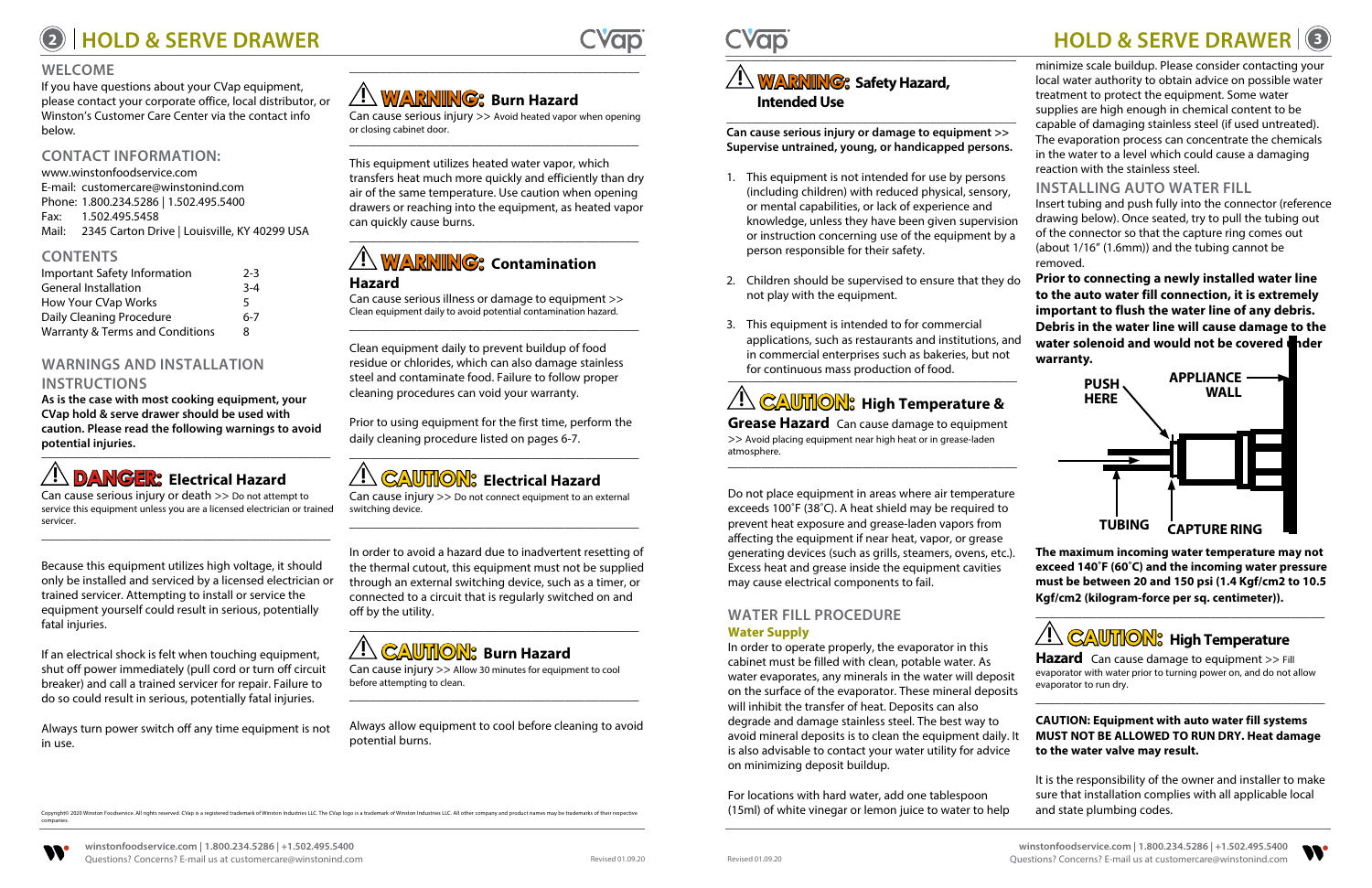# **<sup>4</sup> HOLD & SERVE DRAWER HOLD & SERVE DRAWER <sup>5</sup>**





### **ELECTRICAL**

The equipment is shipped from the factory with a 84" (2134mm) (minimum) power cord and plug. It may be necessary to hire a licensed electrician to install the correct outlet or wiring. Winston does not recommend wiring the unit direct.

## **VENTILATION REQUIREMENTS**

**Grease Hazard** Can cause damage to equipment >> Avoid placing equipment near high heat or in grease-laden atmosphere.

**Ventilation clearances** - To operate properly, the equipment will need sufficient space for air circulation. Allow at least 2" (51mm) clearance on all sides of the equipment, particularly around ventilation holes. Care should be taken to prevent placing the unit close to anything combustible. It must be installed with its supplied legs or feet. Equipment may be stacked upon each other using only a Winston supplied stacking kit and following the instructions enclosed with the kit. Your warranty may be void if you do not adhere to these ventilation requirements.

\_\_\_\_\_\_\_\_\_\_\_\_\_\_\_\_\_\_\_\_\_\_\_\_\_\_\_\_\_\_\_\_\_\_\_\_\_\_\_\_\_\_\_

# **! CAUTION: High Temperature &**

- **Drawer** 6" (152 mm) deep for holding one full size, two half size, or three third size pans.
- 2. **Name Plate** (not visible in photo) identifies model number and serial number (important for servicing and ordering parts), voltage, power, and electrical information. Electrical Requirements Label identifies that equipment is for use with an individual branch circuit only.
- 3. **Food chamber**  (not visible in photo) holding cavity where the dual heat system combines to create the perfect holding environment.

\_\_\_\_\_\_\_\_\_\_\_\_\_\_\_\_\_\_\_\_\_\_\_\_\_\_\_\_\_\_\_\_\_\_\_\_\_\_\_\_\_\_\_

Do not place equipment in an area where air temperatures around the equipment exceed 100°F (38**˚**C). A heat shield may be required to prevent excessive heat exposure and grease laden vapors from affecting the equipment if adjacent to heat, vapor, or grease generating devices (such as grills, steamers, ovens, etc.). Excess heat and grease inside the equipment cavities may cause electrical components to fail.

**Vent hood** - Generally this equipment does not need to be installed under a mechanical ventilation system (vent hood). Check local health and fire codes for specific requirements.

- **COMPONENT IDENTIFICATION** 4. **Air Heaters** (not visible) located inside the base, supply heat for precise food texture control.
	- 5. **Drain Valve** allows for draining water from evaporator.
	- 6. **Access Panel** (not visible in photo) provides easy access for service.
	- 7. **Drawer Gasket** seals food chamber against heat or vapor loss.
	- 8. **Evaporator** (not visible in photo) located inside the base, supplies vapor to food chamber to control food temperature.
	- 9. **NEMA 5-15P Plug (US) and Power Cord** (not visible in photo) located on back side, lower-righthand corner, provides electricity to equipment. 5-20P plugs available for Canadian customers.
	- 10. **Control panel** contains power switch and control escutcheon. Allows operator to program food temperature and food texture. Escutcheon is removable for servicing or replacing microprocessor.
	- 11. **Bottom Cover** (not visible in photo) located underneath, allows service access.



# **CONTROLS - HBK SERIES**

# **Displays Temperature selection**  $\frac{1}{2}$ **Sets evaporator temperature to control food temperature 90-200**°**F (32-93**°**C).**



- control and evaporator and air heat systems. Fill with vater prior to turning on.
- od Temp keys to increase/decrease temperature in ents.
- od Texture keys to increase/decrease the differential ture increase above food temp setting) in  $2^\circ$  increments.
- is unmarked located directly beneath Channel 1 button. d key- directly below Channel 1 button. While in the ming mode, press unmarked key to switch between **it and Celsius.**
- steel can corrode if soil is allowed to stand. Clean daily. oose parts and wash in sink. Rinse well. Do not use chlo-
- on the back of the unit near the top) Resets the thermostat Int that the High Limit Thermostat trips. To reset, allow the init to cool to below 250°F (121°C). Press the High Limit tton. If the High Limit Thermostat trips frequently, call a echnician for repair.
- le questions about your CVap equipment, please contact orate office, local distributor, or Winston's Customer Care
- nstonfoodservice.com customercare@winstonind.com ne: 1.800.234.5286 | +1.502.495.5400 m. - 5:00 p.m. EST, Monday through Friday)

## **HOW YOUR CVAP WORKS**

| <b>ON/OFF SWITCH</b>                                      | Energizes<br>potable w                                                              |
|-----------------------------------------------------------|-------------------------------------------------------------------------------------|
| <b>FOOD TEMP</b>                                          | Adjust Fo<br>2° increm                                                              |
| <b>FOOD TEXTURE</b>                                       | Adjust Fo<br>(temperat                                                              |
| CONVERT °F to °C or °C to °F                              | °F/°C key<br><b>Unmarke</b><br>programr<br>Fahrenhe                                 |
| <b>CLEAN DAILY</b>                                        | Stainless:<br>Remove le<br>rine.                                                    |
| <b>CABINET RESET BUTTON</b><br>(INTERNATIONAL UNITS ONLY) | (Located<br>in the eve<br>cabinet u<br><b>Reset but</b><br>service te               |
| <b>TECHNICAL SERVICE AND</b><br><b>TROUBLESHOOTING</b>    | If you hav<br>your corp<br>Center.<br>web: wii<br>e-mail: o<br>telepho<br>(8:00 a.r |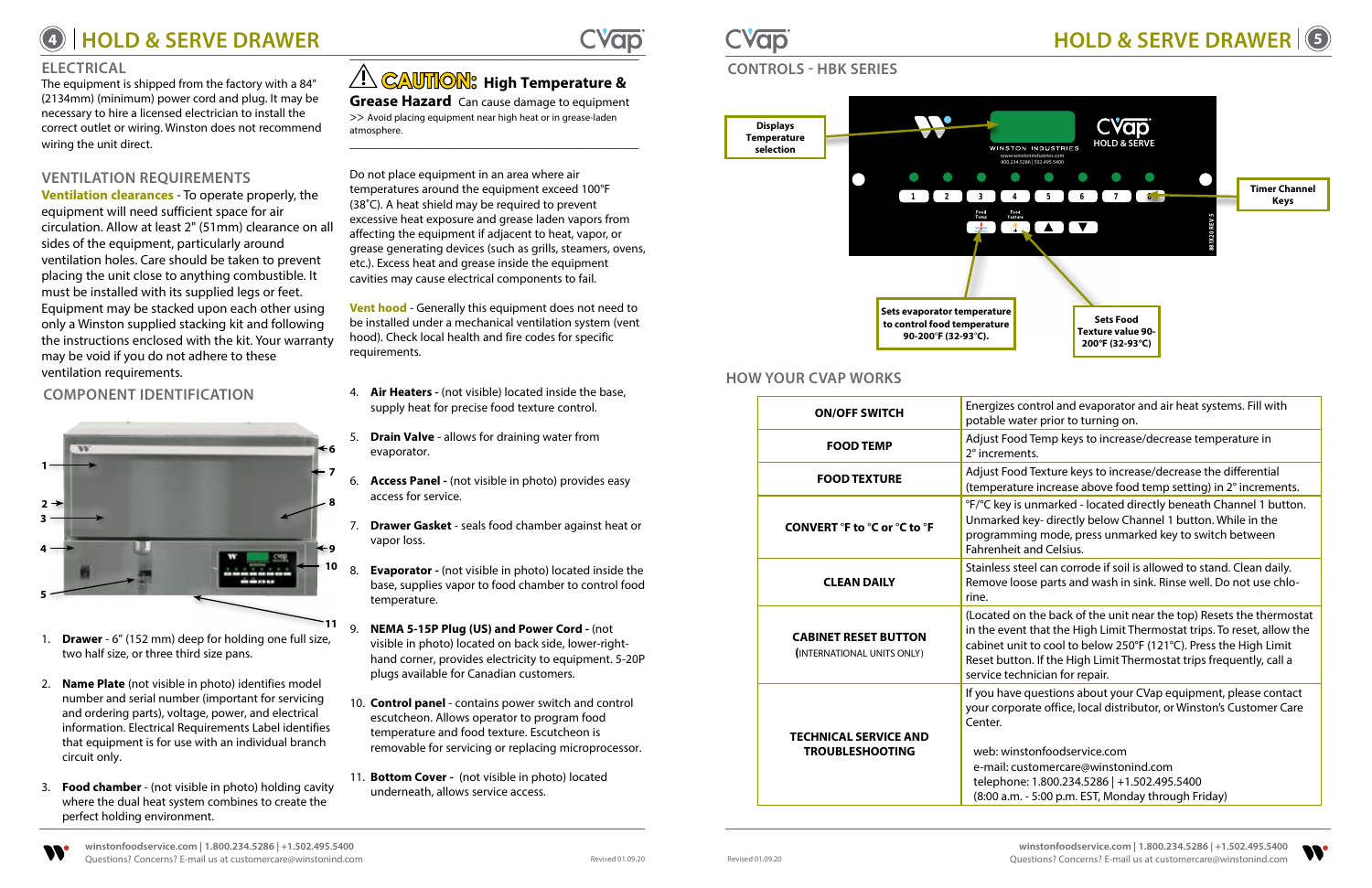





### **DAILY CLEANING**

Required Cleaning Accessories and Supplies

- Pan for draining evaporator (unless utilizing floor drain)
- Food grade germicidal detergent
- Descaling agent \_\_\_\_\_\_\_\_\_\_\_\_\_\_\_\_\_\_\_\_\_\_\_\_\_\_\_\_\_\_\_\_\_\_\_\_\_\_\_\_\_\_\_

# **! DANGER: Electrical Hazard**

Can cause serious injury or death >> If an electrical shock is felt during operation or cleaning, unplug equipment and have it serviced by a licensed electrician or trained servicer before placing back into service.

\_\_\_\_\_\_\_\_\_\_\_\_\_\_\_\_\_\_\_\_\_\_\_\_\_\_\_\_\_\_\_\_\_\_\_\_\_\_\_\_\_\_\_

# \_\_\_\_\_\_\_\_\_\_\_\_\_\_\_\_\_\_\_\_\_\_\_\_\_\_\_\_\_\_\_\_\_\_\_\_\_\_\_\_\_\_\_ **! WARNING: Contamination Hazard**

Can cause serious illness or damage to equipment >> Clean equipment daily to avoid potential contamination hazard. \_\_\_\_\_\_\_\_\_\_\_\_\_\_\_\_\_\_\_\_\_\_\_\_\_\_\_\_\_\_\_\_\_\_\_\_\_\_\_\_\_\_\_

**Ensure safe operation by cleaning equipment daily. Failure to do so can allow harmful deposits to develop, increasing the potential for food contamination, and endangering your customers.**

# \_\_\_\_\_\_\_\_\_\_\_\_\_\_\_\_\_\_\_\_\_\_\_\_\_\_\_\_\_\_\_\_\_\_\_\_\_\_\_\_\_\_\_ **! CAUTION: Corrosion Hazard**

Can cause damage to equipment >> Clean equipment daily to avoid potential corrosion damage. \_\_\_\_\_\_\_\_\_\_\_\_\_\_\_\_\_\_\_\_\_\_\_\_\_\_\_\_\_\_\_\_\_\_\_\_\_\_\_\_\_\_\_

Clean evaporator daily to prevent chlorides (salts) from accumulating. Chlorides can cause the evaporator tank to corrode, to the extent that leaks can occur. Leaks caused by corrosion, which is caused by a failure to clean daily, are not covered under the manufacturer's warranty.

Can cause damage to equipment >> Use care when cleaning plastic tube. Damage to tube can cause leaking inside the equipment.<br>————————————————————



Can cause serious illness >> Clean equipment prior to first use to remove traces of industrial chemicals and oils. \_\_\_\_\_\_\_\_\_\_\_\_\_\_\_\_\_\_\_\_\_\_\_\_\_\_\_\_\_\_\_\_\_\_\_\_\_\_\_\_\_\_\_

Prior to using equipment for the first time, perform the daily cleaning procedure listed in right column.

### **DAILY CLEANING DAILY CLEANING PROCEDURE**

\_\_\_\_\_\_\_\_\_\_\_\_\_\_\_\_\_\_\_\_\_\_\_\_\_\_\_\_\_\_\_\_\_\_\_\_\_\_\_\_\_\_\_

# **! CAUTION: Burn Hazard**

Can cause injury >> Allow 30 minutes for equipment to cool before attempting to clean. \_\_\_\_\_\_\_\_\_\_\_\_\_\_\_\_\_\_\_\_\_\_\_\_\_\_\_\_\_\_\_\_\_\_\_\_\_\_\_\_\_\_\_

Before each cleaning procedure, disconnect equipment from its electrical power source and allow to cool for at least one half hour.

- 1. Place empty pan under drain valve, turn drain valve and allow evaporator to drain.
- 2. Remove drawer and wash, using a food-grade germicidal agent. Rinse and allow to dry.
- 3. Apply food grade germicidal detergent to food chamber and evaporator.

NOTE: To ensure that the drawer opens and closes easily, check the drawer rollers (both on the drawer and inside the equipment cavity) to make sure they are fastened tightly, in good operating condition, and not excessively worn.

- 4. Wipe inside surfaces to remove all food deposits.
- 5. Inspect for scale build-up on the tank surface, water level sensor, fill tube and probe (see photo below). If present, apply descaling agent. Read ALL warnings and follow directions listed on descaling agent package.



6. Wipe down all outside surfaces with mild detergent, in particular where the door seals. Also clean the gasket. This procedure will prolong gasket life.



# **! CAUTION: Leaking Hazard**

7. Inspect heating elements (if exposed). The elements are stainless steel. If cleaning is needed, scrub with Teflon™ or nylon bristle brush to remove heavy food particles. Further cleaning may be done with a plastic scouring pad and alkaline based cleansers. DO NOT use wire brushes, scrapers, steel wool pads or chloride-based cleansers. Follow cleanser manufacturer's instructions for use on stainless steel. Rinse well with clean water and wipe immediately. 10. Close drain valve and refill evaporator. 11. Reconnect equipment to electrical power and make ready for use.



Can cause serious personal injury or damage to equipment >> Avoid spraying equipment exterior or controls with water jet. \_\_\_\_\_\_\_\_\_\_\_\_\_\_\_\_\_\_\_\_\_\_\_\_\_\_\_\_\_\_\_\_\_\_\_\_\_\_\_\_\_\_\_

- 8. Rinse all inside surfaces, including evaporator, and dry with clean towel. **Do not spray outside of equipment or controls with water.**
- 

9. Replace drawer.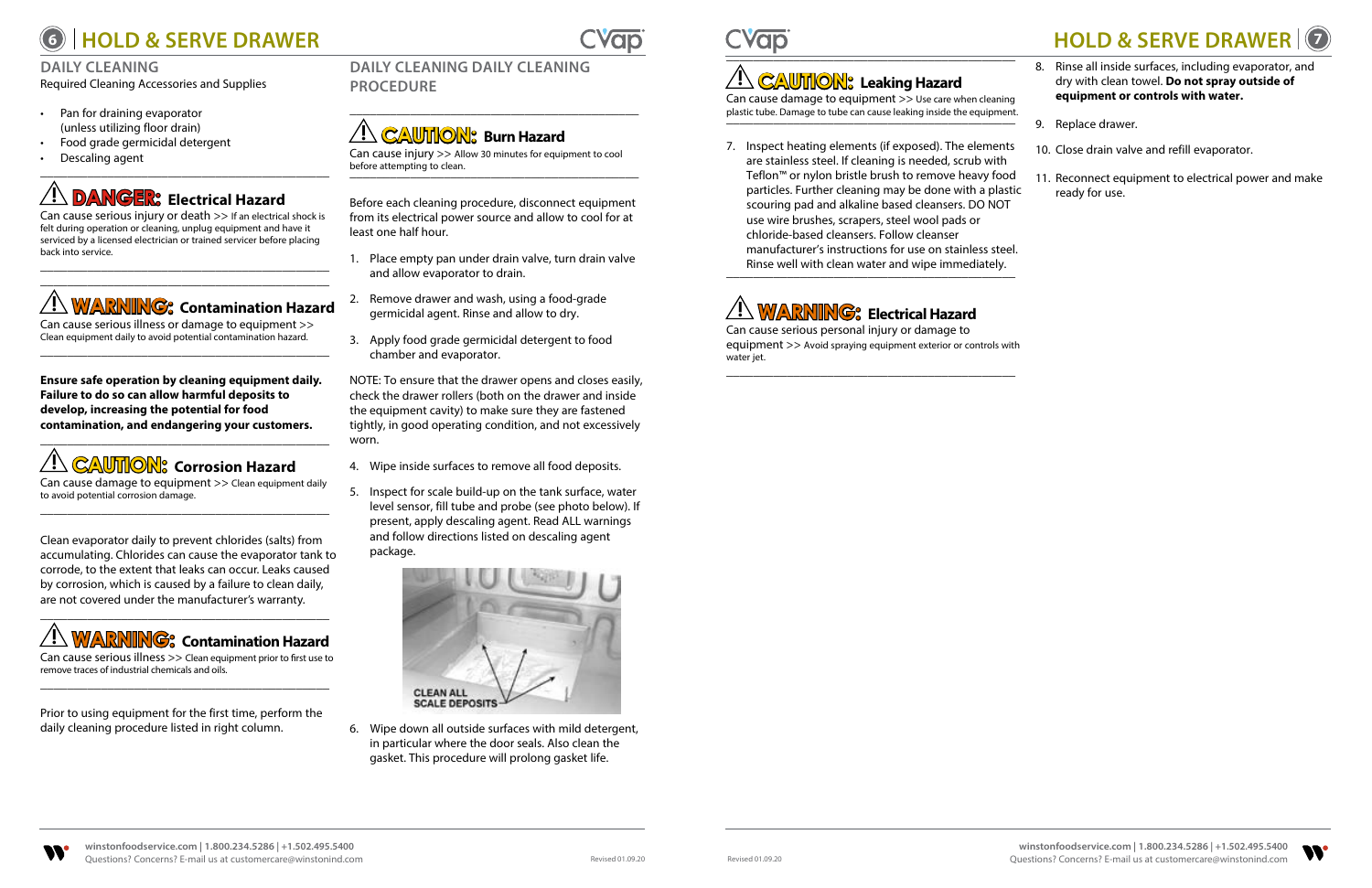





|                   | <b>COMPUTER DISPLAY</b>                                                                               | <b>PRESS KEY/ACTION</b>                          | <b>NOTES</b>                                                                                                                                                                                                                             |
|-------------------|-------------------------------------------------------------------------------------------------------|--------------------------------------------------|------------------------------------------------------------------------------------------------------------------------------------------------------------------------------------------------------------------------------------------|
| STEP <sub>1</sub> | oFF                                                                                                   | POWER<br>SWITCH                                  | Press and hold the #1 key while<br>turning on the power switch.<br><b>IMMEDIATELY RELEASE #1 KEY</b><br>after turning on the power. The<br>first two digits of the display will<br>flash, indicating you are in the<br>programming mode. |
| STEP <sub>2</sub> | $\left[\begin{array}{c} 1 \\ 1 \end{array}\right] = \left[\begin{array}{c} 1 \\ 1 \end{array}\right]$ | $\bf 8$<br>$\mathbf{2}$<br>3<br>7<br>5<br>6<br>4 | Select the channel you would like<br>to program (channel 3 is selected<br>in the following examples).                                                                                                                                    |
| STEP <sub>3</sub> | <u>וך הן הן</u>                                                                                       | lor                                              | Use arrow keys to adjust the hold<br>timer. Maximum is 60 minutes.                                                                                                                                                                       |
| STEP <sub>4</sub> | <b>EES</b>                                                                                            | $\frac{1}{2}$                                    | Press the Food Temp key to<br>program food temperature.                                                                                                                                                                                  |
| STEP <sub>5</sub> | $\mathcal{F}$ ind                                                                                     | $\blacksquare$ or                                | Use arrow keys to adjust Food<br>Temperature setting. Hold either<br>key down for fast scrolling (off,<br>100 to 210°F (off, 32 to 99°C)).                                                                                               |
| STEP 6            | $E$ , 100                                                                                             | 米<br>十                                           | Press Food Texture key to<br>program food texture.                                                                                                                                                                                       |
| STEP <sub>7</sub> | $\mathbb{S}^{\mathbb{C}}_U$                                                                           | lor                                              | Use arrow keys to adjust the Food<br>Texture setting. Hold either key<br>down for fast scrolling (0 to 210°F<br>(32 to 99°C)). 300°F (149°C)<br>maximum when added to<br>Food Temp setting.                                              |
| STEP <sub>8</sub> | 90                                                                                                    |                                                  | To exit programming, press and<br>hold the #1 channel key for 3<br>seconds until the software ID#<br>and JF00 appear. The cabinet will<br>then start heating to the set<br>temperature.                                                  |
| STEP <sub>9</sub> | JF 88   HE AE                                                                                         |                                                  | Programming is complete.                                                                                                                                                                                                                 |



## **OTHER PROGRAMMING FEATURES**

### **REBOOT PROCEDURE**

On rare occasions, a power interruption may occur, making it necessary to reboot the controller software. To reboot, leave power cord on, and unplug drawer from power receptacle. Press and hold the #8 channel key while plugging the unit back in. Drawer will reboot to original factory settings.

NOTE: If location experiences frequent power interruptions, use of a surge protector is recommended.

**TO SET DIFFERENT HOLDING TIMES** for each of the

other 7 channels, repeat steps 2 and 3, then skip to step 8.

### **CHANGING FROM FAHRENHEIT TO CELSIUS**

Press the #1 key while turning on the power switch, then release. Locate the #9 key ( hidden- directly below the #1 key) and press to switch from Celsius to Fahrenheit or Fahrenheit to Celsius. LED display will indicate which scale is active.



### **HBK PROGRAMMING**